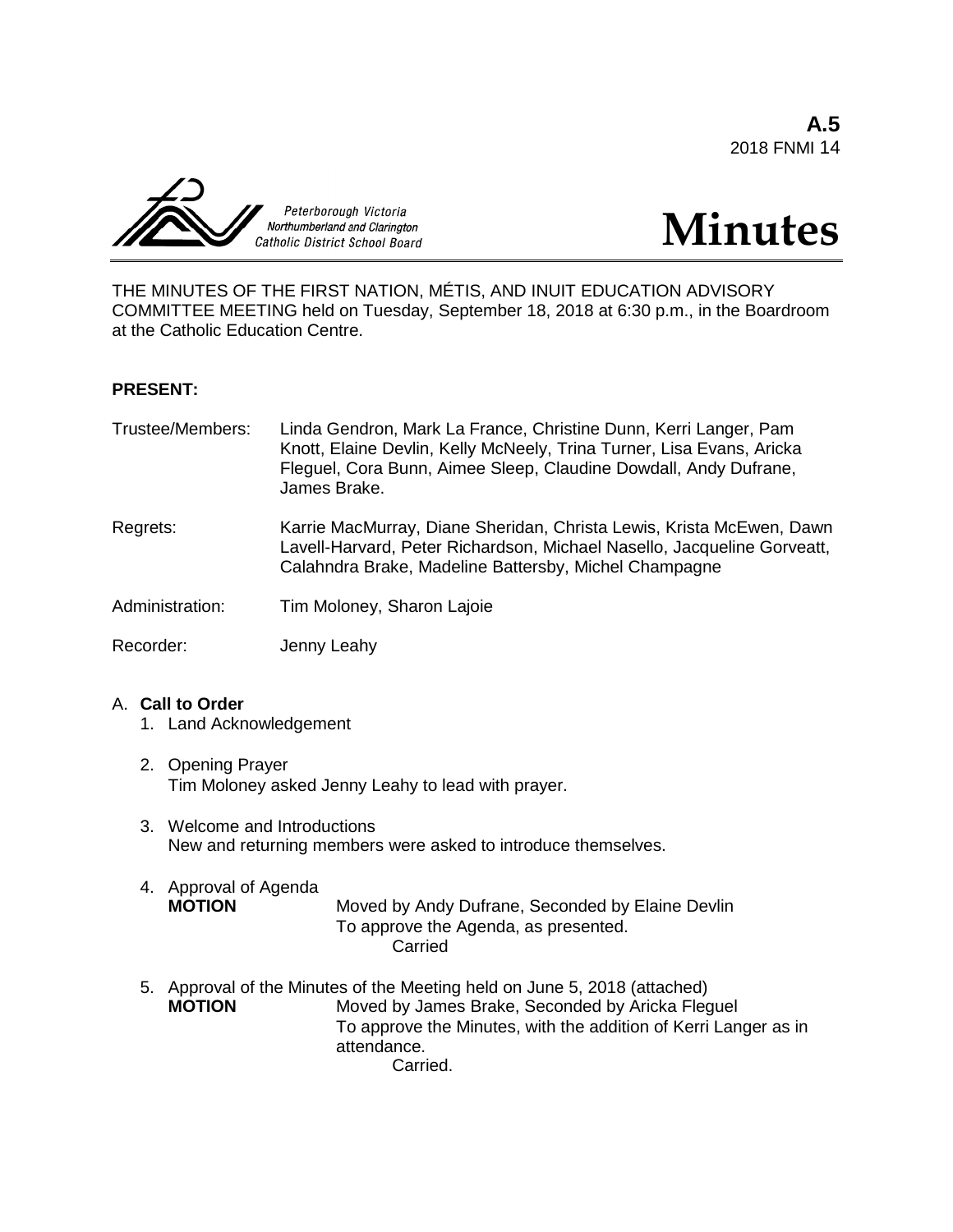- 6. Business Arising from the Minutes
	- i. Ontario Federation of Anglers and Hunters Tim provided an update regarding a meeting at the Federation.
	- ii. Grandfather Teachings more information will be forthcoming

# B. **Presentations/Discussions**

1. Community Partners Sharing

## Curve Lake First Nation – Aricka Fleguel

It has been a busy start to school year. The school added to their playground to include a more naturalized environment.

A Land Based Wellness Facilitator has been hired at the school to work with staff and students on incorporating the environment and project based learning.

The Curve Lake PowWow was held over the weekend of September 15-16, 2018. It was another great success.

The Williams Treaty has finally been settled. It is considered a great success to have finally received acknowledgement from the government. This positive outcome is being celebrated throughout the community.

Peterborough and District Wapiti Métis Council – Andy Dufrane The local office will be hiring a Métis Well Being Coordinator to work with seniors.

The local council will be hosting a community event in the fall which will be open to the public. The intent of this event is to showcase the culture, dancing, food, etc. to educate the community about the Métis people.

Métis Nation of Ontario – Women's Council – Cora Bunn

The local Council hosted the Métis Nation of Ontario Annual General Assembly over the summer. Members attended from across the province. The Women's Council met at this conference and discussed subjects affecting women and families.

- 2. Board Action Plan 2017-2018 Final report Sharon shared a summary of the 2017-2018 Board Action Plan on Indigenous Education.
- 3. Board Action Plan 2018-2019 Draft plan for input The members were asked to participate in an exercise to collect input to be incorporated into the Board Action Plan 2018-2019. The Ministry of Education requires the Board Action Plan in early October.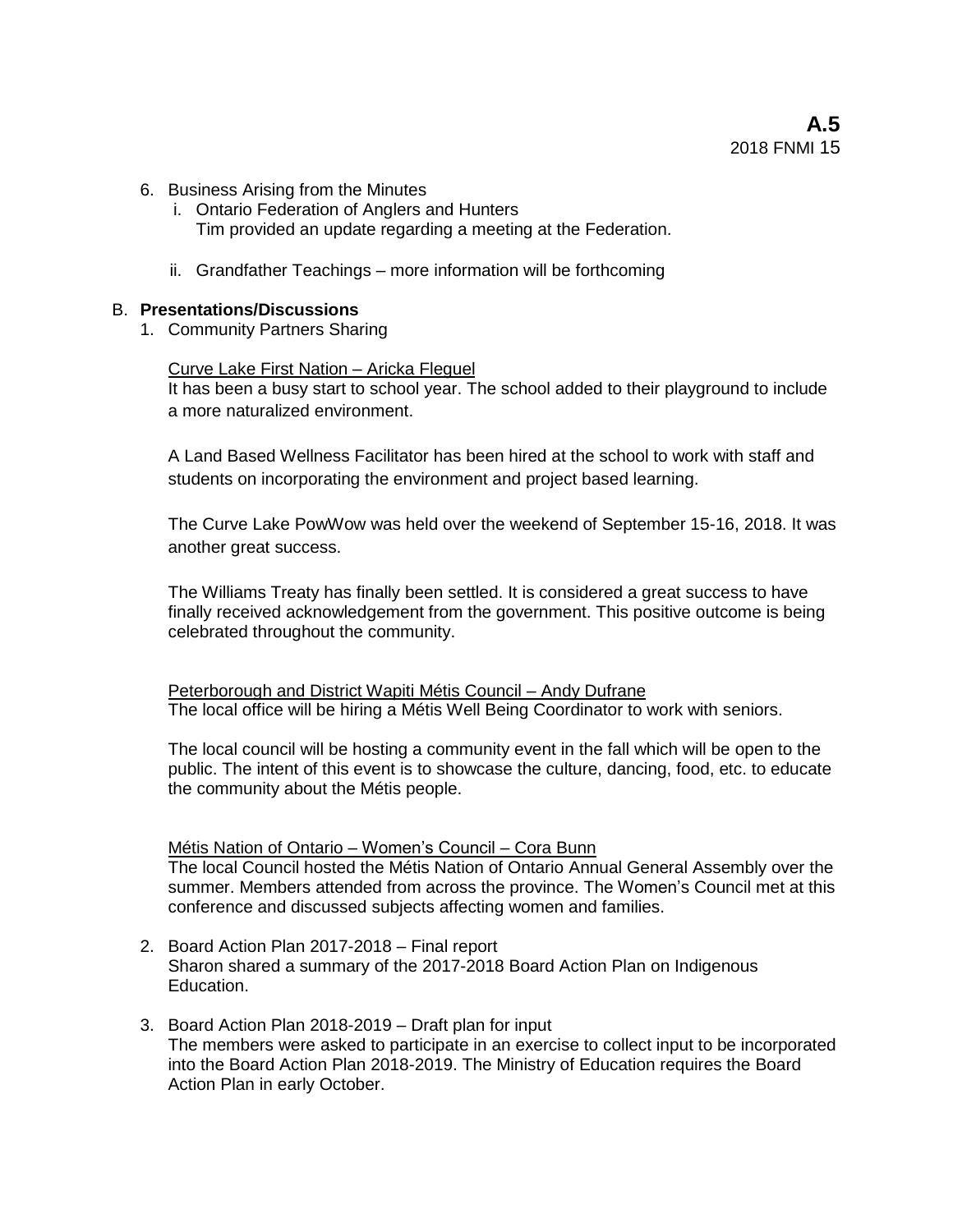- 4. PVNC Honouring Indigenous Education in PVNC
	- Sharon shared a verbal report:
		- Indigenous Cultural Competency Training Cycles 2 and 3 held during the summer – good participation
		- Six (6) PVNC Teachers trained Walking the Path Facilitator continue to build resources
		- St. Paul CES, Lakefield Parents asked for an Ojibwe Language Teacher. Teacher began the week of September 10. 18 students - 1 class - 40 minutes a day
		- Orange Shirt Day September 30. All schools have been asked to participate. Sharon provided many resources. CEC Staff will join Holy Cross staff and students at 10:45 a.m. on October 1.
		- Lunch/Learn for CEC staff with Freddy Taylor, a residential school survivor October 1
		- Indigenous Student Leadership Gathering co-planned with other boards. Four (4) PVNC students applied. Still spots available. Please contact Sharon. This is a great opportunity for students to gain leadership and cultural competency knowledge
		- FNMIEAO Elders' Gathering October 19-21 Cedar Glen YMCA Learning on the land with Elders, Senators and Knowledge Holders – Funding is still available. Anyone interested in attending should contact Sharon

# 5. R.A. - Committee Terms of Reference

**MOTION** Moved by Karri-Lee Langer, Seconded by Elaine Devlin To amend the Committee Terms of Reference, as follows:

| <b>Mandate</b> |  |
|----------------|--|
|                |  |

| <b>From</b>                                      | То                                            |
|--------------------------------------------------|-----------------------------------------------|
| To provide advice on the implementation of       | To provide advice and guidance on the         |
| the Ontario First Nation, Métis and Inuit        | implementation of the Ontario First Nation,   |
| <b>Education Policy Framework document which</b> | Métis and Inuit Education Policy Framework    |
| addresses the objectives of improved             | document which addresses the objectives of    |
| Aboriginal student achievement, and the          | improved Indigenous student achievement       |
| engagement of all students in increased          | and well-being, and the engagement of all     |
| understanding of Aboriginal histories, cultures, | students in increased knowledge and           |
| and perspectives.                                | appreciation of contemporary and traditional  |
|                                                  | First Nation, Métis and Inuit rich histories, |
|                                                  | traditions, cultures and perspectives.        |

#### **Responsibility From To** To make recommendations to the Board regarding matters related to the implementation of the Ontario First Nation, Métis and Inuit Education Policy Framework which includes the goals of high levels of student achievement; reduced gaps in student achievement; and high levels of public confidence. To make recommendations to the Board on the implementation of the Ontario First Nation, Métis and Inuit Education Policy Framework with respect to improving Indigenous student achievement and well-being, and engaging all students in increased knowledge and appreciation of contemporary and traditional First Nation, Métis and Inuit rich histories, traditions, cultures and perspectives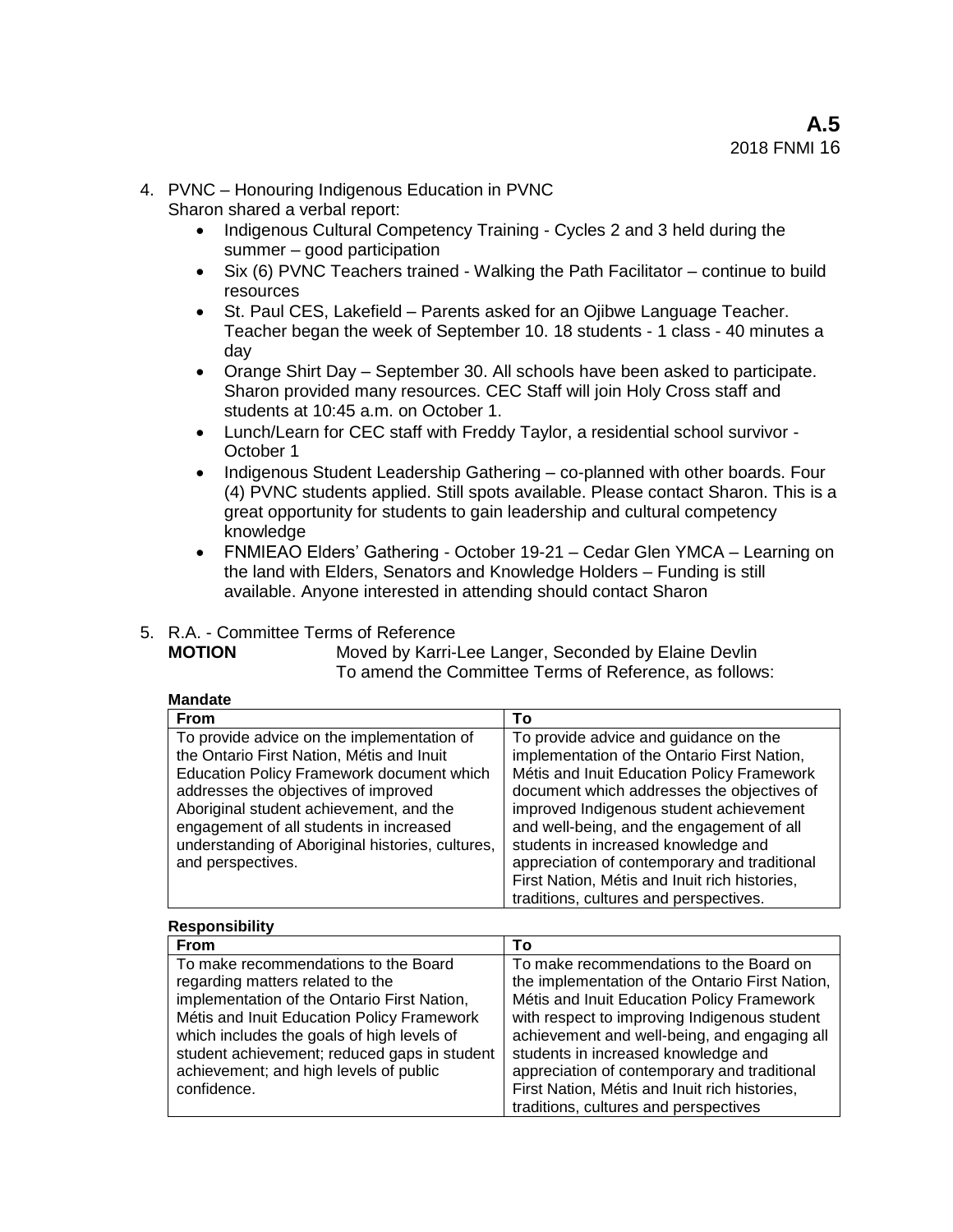5. R.A. - Committee Terms of Reference (cont'd)

| <b>Membership</b>                        |                                                    |
|------------------------------------------|----------------------------------------------------|
| <b>From</b>                              | Τo                                                 |
| Teachers - Elementary and Secondary      | <b>Elementary and Secondary Permanent</b>          |
|                                          | Teachers                                           |
| <b>Superintendent of Schools</b>         | Superintendent of Learning and Student             |
|                                          | <b>Success</b>                                     |
| Secondary Student                        | <b>Secondary Students</b>                          |
| Consultants - Learning Support Services, | <b>Board Consultants</b>                           |
| Special Education Services, and Student  |                                                    |
| <b>Success</b>                           |                                                    |
| First Nation, Métis, and Inuit Community | First Nation, Métis, and Inuit Community           |
| <b>Members</b>                           | Representatives                                    |
| Remove                                   | Add                                                |
| Manager of Communication, FOI/POP        | Indigenous Education Lead                          |
|                                          | Director of Education (as a Resource)<br>$\bullet$ |
|                                          |                                                    |

# **Meetings**

| <b>From</b>             |                                            |
|-------------------------|--------------------------------------------|
| Meet 2-3 times per year | Minimum of four (4) times per year<br>Meet |

## **Carried**

- 6. FNMI Self-Identification Brochure and Poster feedback/approval The Committee members were provided with samples of the proposed brochure and poster. Discussion took place. The committee agreed to remove the following bullet from the brochure:
	- *Focused support for Indigenous students to succeed and stay in school until graduation*

The Committee was satisfied with the content in this brochure. Once printed, the document will be sent to all schools and included in the Kindergarten packages.

The poster will be taken back to the communities for additional input and comments will be forwarded to Sharon Lajoie.

## C. **Informational Items**

1. Student Leadership Gathering - October 2-4, 2018 at the Ontario Educational Leadership Camp (OELC) – additional spaces are available.

## D. **Next Meeting**

- 1. Tuesday, December 11 Location TBD
- 2. Volunteer(s) for Opening and Closing Prayer Opening prayer – Kerri Langer Closing prayer – Tim Moloney